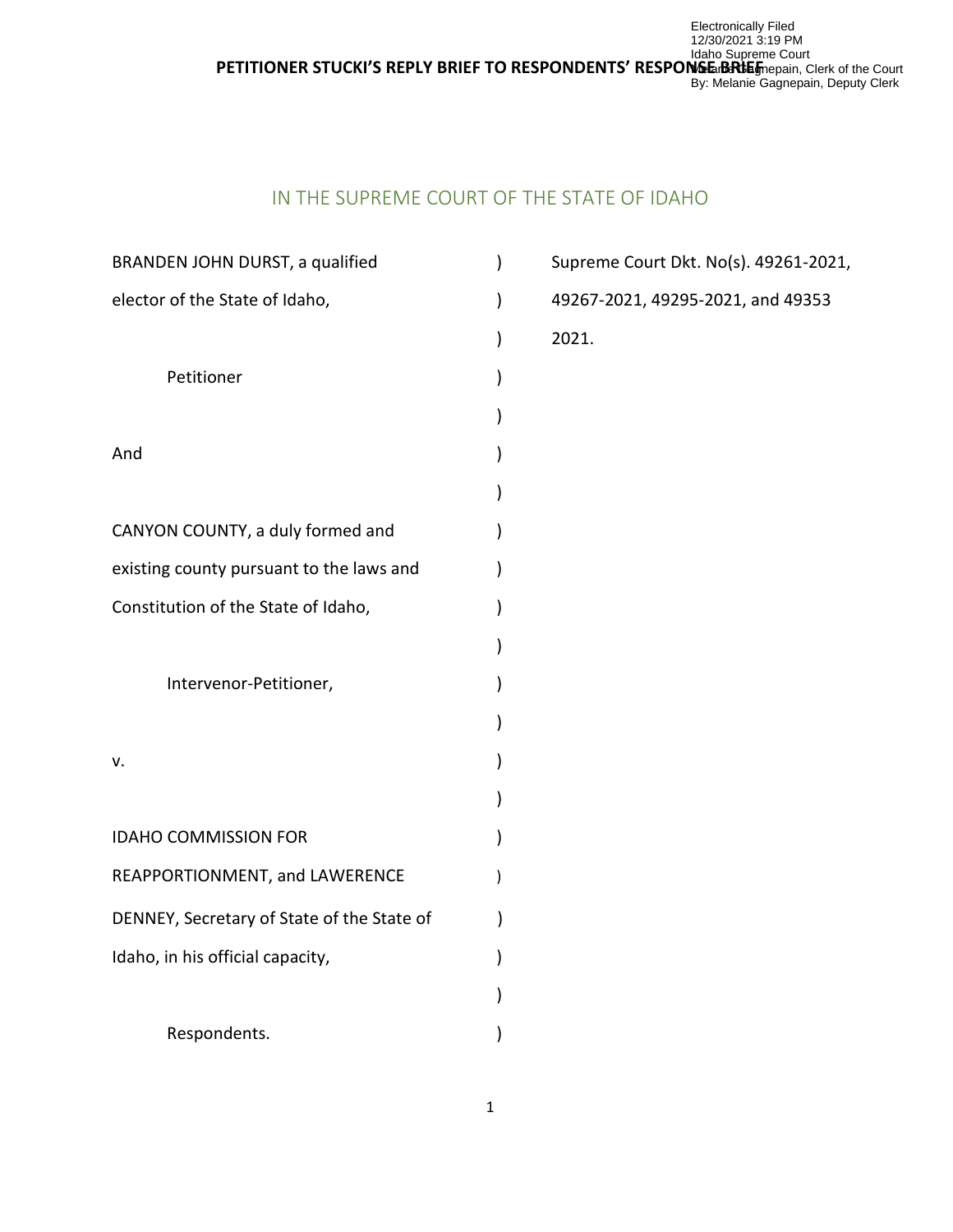| ADA COUNTY, a duly formed and existing       |  |
|----------------------------------------------|--|
| county pursuant to the laws and Constitution |  |
| of the State of Idaho,                       |  |
|                                              |  |
| ν.                                           |  |
|                                              |  |
| <b>IDAHO COMMISSION FOR</b>                  |  |
| REAPPORTIONMENT, and LAWERENCE               |  |
| DENNEY, Secretary of State of the State of   |  |
| Idaho, in his official capacity,             |  |
|                                              |  |
| Respondents.                                 |  |
|                                              |  |
|                                              |  |
|                                              |  |
| SPENCER STUCKI, registered voter pursuant    |  |
| to the laws and Constitution of the State of |  |
| Idaho,                                       |  |
|                                              |  |
| Petitioner,                                  |  |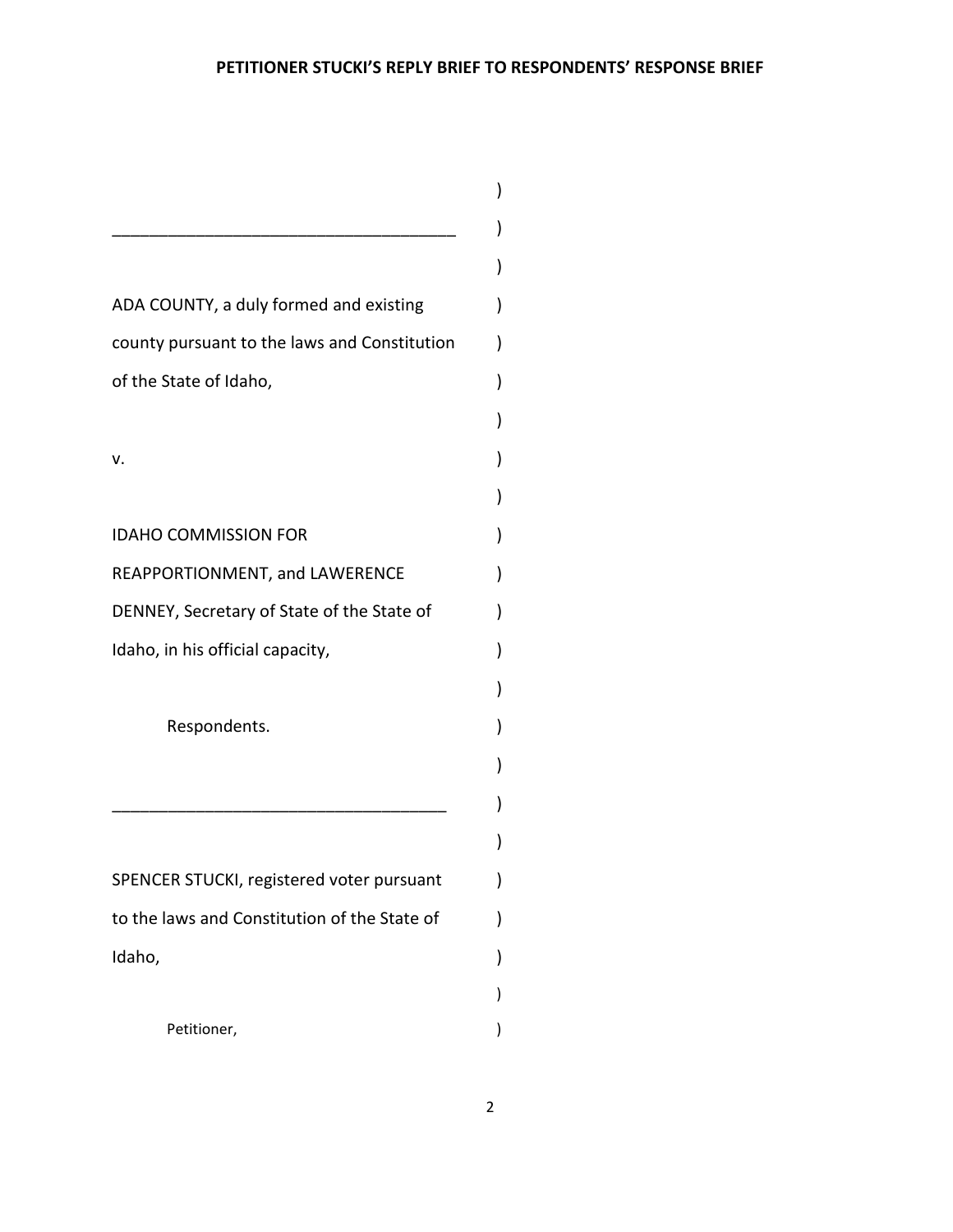| ν.                                                                           |  |  |  |
|------------------------------------------------------------------------------|--|--|--|
|                                                                              |  |  |  |
| <b>IDAHO COMMISSION FOR</b>                                                  |  |  |  |
| REAPPORTIONMENT, and LAWERENCE<br>DENNEY, Secretary of State of the State of |  |  |  |
|                                                                              |  |  |  |
|                                                                              |  |  |  |
| Respondents.                                                                 |  |  |  |
|                                                                              |  |  |  |
|                                                                              |  |  |  |
|                                                                              |  |  |  |
| CHIEF J ALLAN, a registered voter of the                                     |  |  |  |
| of Idaho and Chairman of the Coeur d'                                        |  |  |  |
| Alene Tribe and DEVON BOYER, a                                               |  |  |  |
| registered voter of the State of Idaho and                                   |  |  |  |
| Chairman of the Shoshone-Bannock Tribes,                                     |  |  |  |
|                                                                              |  |  |  |
| Petitioner,                                                                  |  |  |  |
|                                                                              |  |  |  |
| v.                                                                           |  |  |  |
|                                                                              |  |  |  |
| <b>IDAHO COMMISSION FOR</b>                                                  |  |  |  |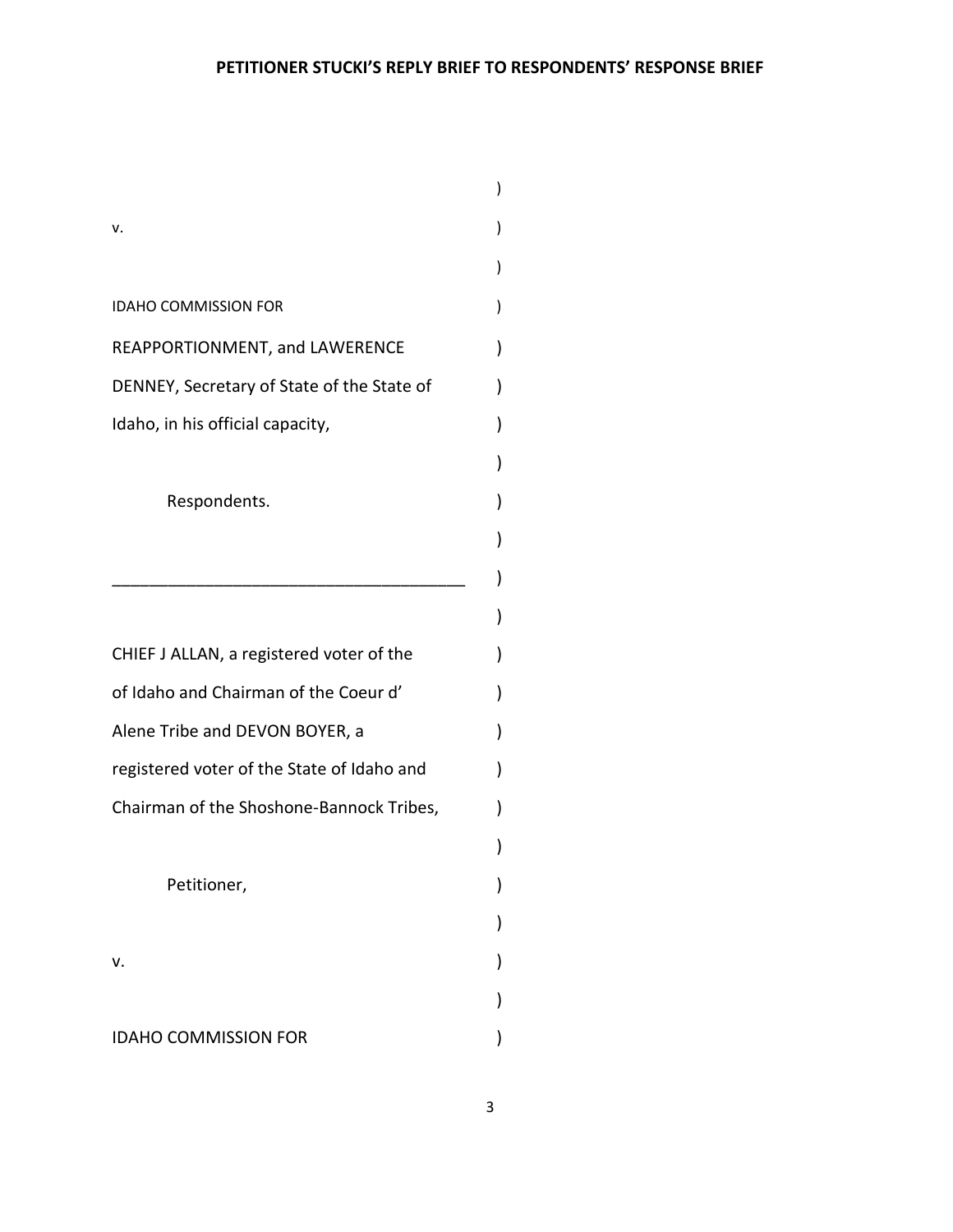| REAPPORTIONMENT, and LAWERENCE             |  |
|--------------------------------------------|--|
| DENNEY, Secretary of State of the State of |  |
| Idaho, in his official capacity,           |  |
|                                            |  |
| Respondents                                |  |

\_\_\_\_\_\_\_\_\_\_\_\_\_\_\_\_\_\_\_\_\_\_\_\_\_\_\_\_\_\_\_\_\_\_\_\_\_\_\_\_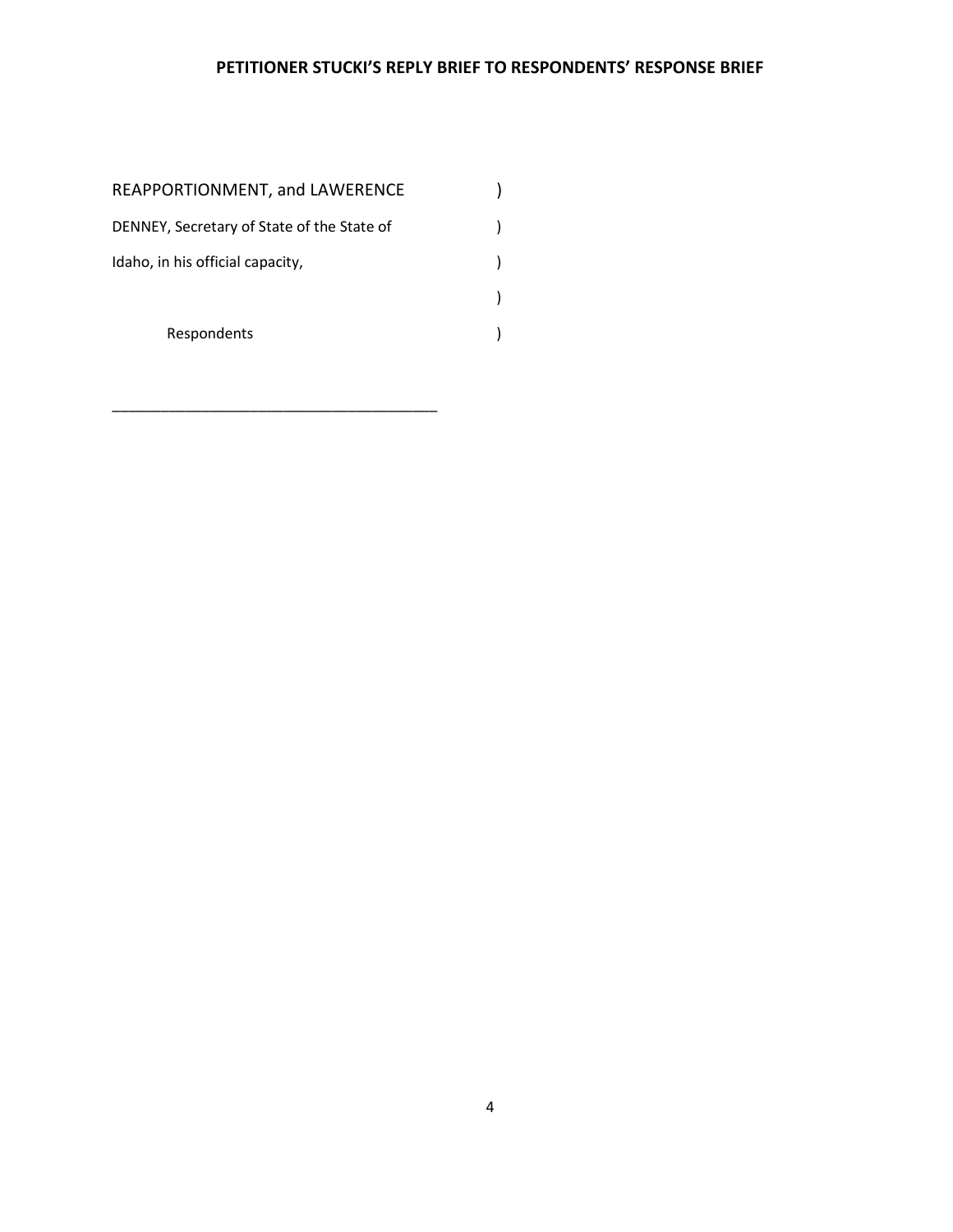## **PETITIONER STUCKI'S REPLY BRIEF TO RESPONDENTS' RESPONSE BRIEF**

## **TABLE OF CONTENTS**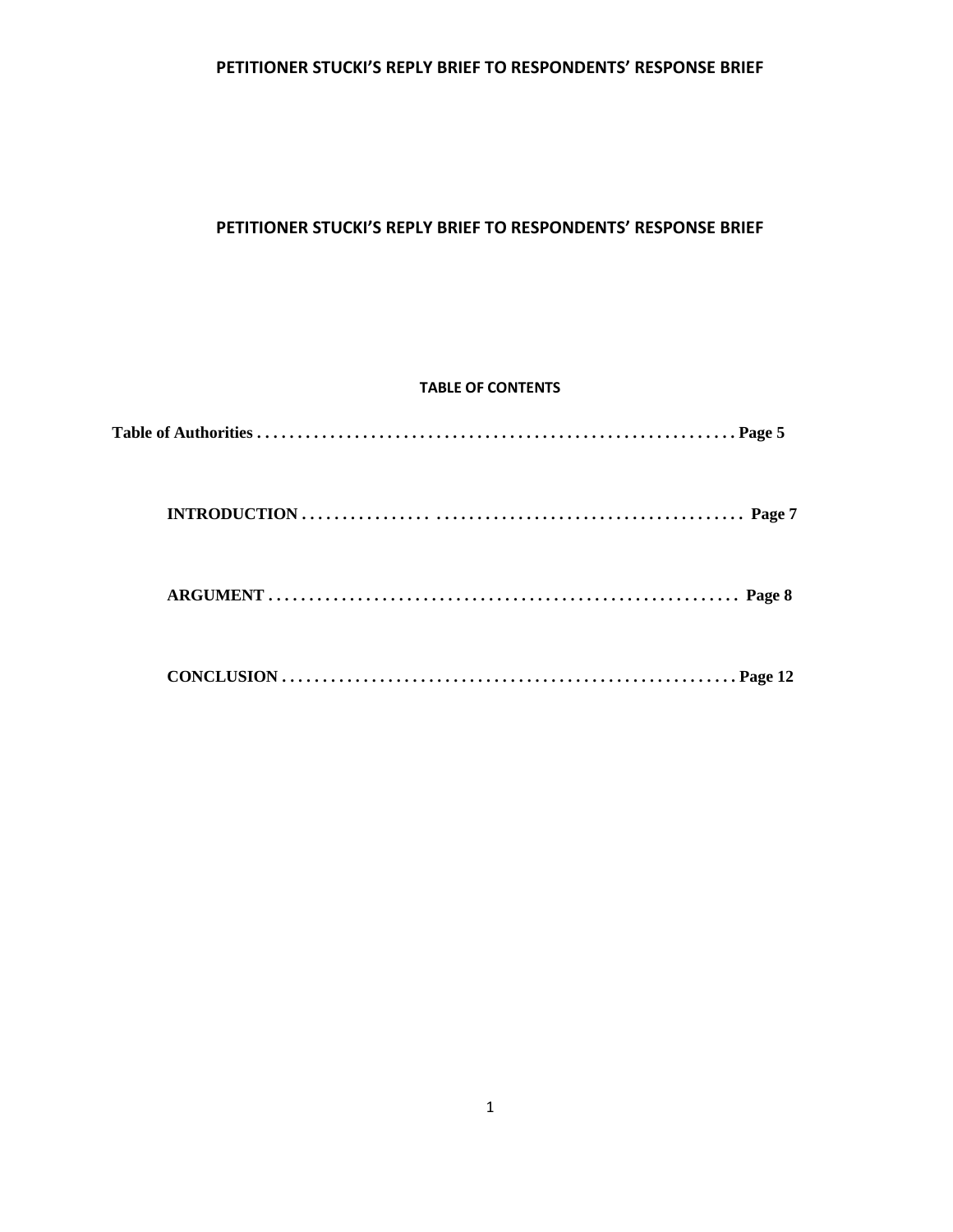#### **TABLE OF AUTHORITIES**

United States Constitution Article I ,Section 2. Authorization for ten year census. Reapportionment to occur.

United Sates Constitution Amendment XIV. Section 1 ...nor deny to any person within it's jurisdiction the equal protection of the laws.

Constitution of the State of Idaho Article III, Section 5. A senatorial or representative district, when more than one county shall constitute the same, shall be composed of contiguous counties, and a county may be divided in creating districts only to the extent it is reasonably determined by statute that counties must be divided to create senatorial and representative districts which comply with the constitution of the United States. A county may be divided into more than one legislative district when districts are wholly contained within a single county.

Idaho Code Section 72-1509(1). Within the time and in the manner prescribed by rule of Supreme Court, any registered voter, incorporated city or county in this state may appeal to the supreme court a congressional or legislative redistricting plan adopted by the commission.

Idaho Code -72-1506. CRITERIA GOVERNING PLANS. Congressional and legislative redistricting plans considered by the commission, and plans adopted by the commission, shall be governed by the following criteria:

(1) The total state population as reported by the U.S. Census Bureau, and the population of subunits determined therefrom, shall be exclusive permissible data.

(2 To the maximum extent possible, districts shall preserve traditional neighborhoods and local communities of interest.

(3) Districts shall be substantially equal in population and should seek to comply with all applicable federal standards and statutes.

(4) To the maximum extent possible, the plan should avoid drawing districts that are oddly shaped.

(5) Division of counties shall be avoided whenever possible. In the event that a county must be divided, the number of divisions, per county, should be kept to a minimum.

(6) To the extent that counties must be divided to create districts, such districts shall be composed of contiguous counties.

(7) District boundaries shall retain the local voting precinct boundary lines to the extent those lines comply with the provisions of section 34-306, Idaho Code. When the commission determines, by an affirmative vote of at least five (5) members recorded in it's minutes, that it cannot complete it's duties for a legislative district by fully complying with the provisions of this subsection, this subsection shall not apply to the commission or legislative redistricting plan it shall adopt.(8) Counties shall not be divided to protect a particular political party or a particular incumbent.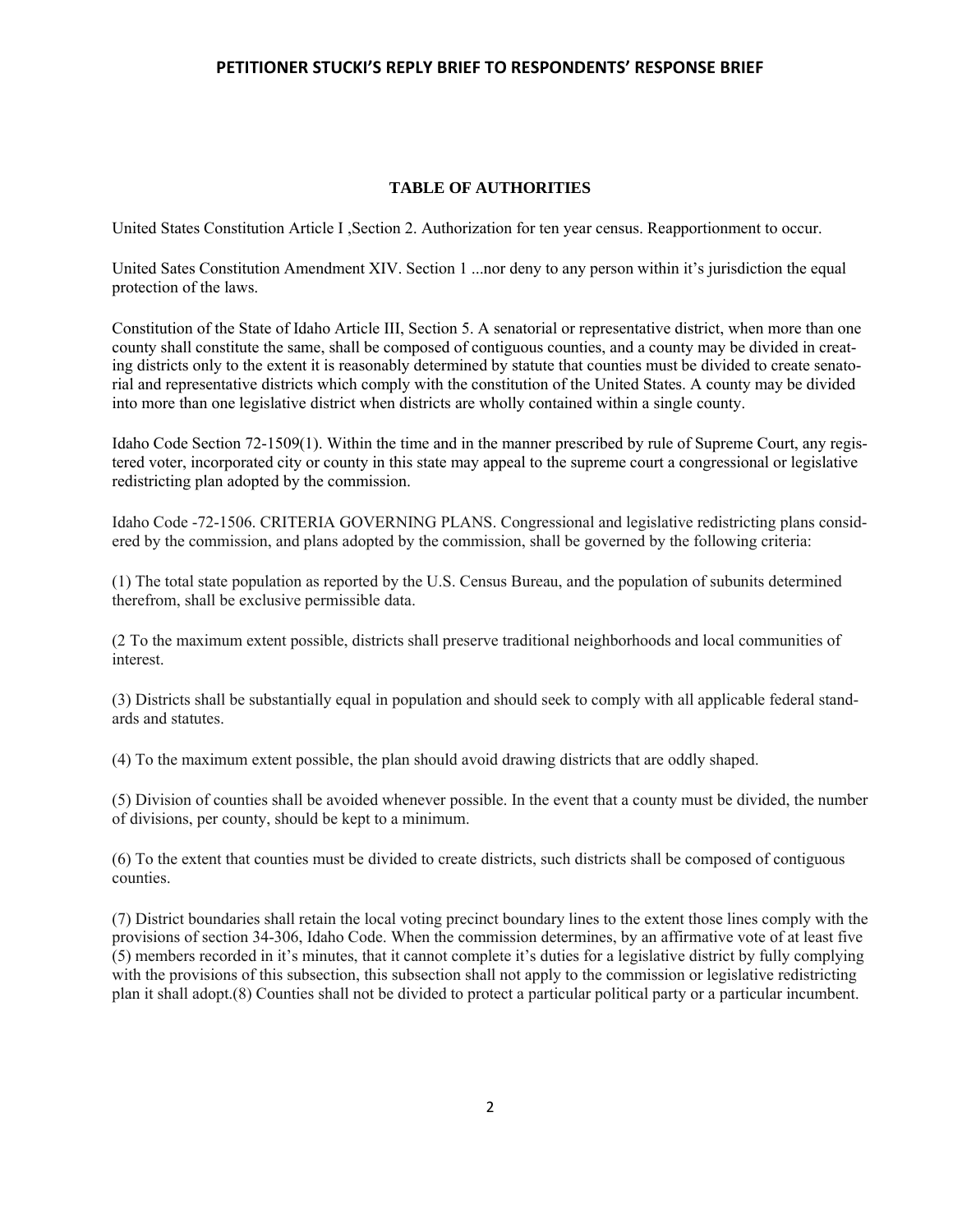(9) When a legislative district contains more than one (1) county or a portion of a county, the county or portions in the district shall be directly connected by roads and highways which are designated as part of the interstate highway system, the United States highway system or the state highway system. When the commission determines, by an affirmative vote of at least five (5) members recorded in it's minutes, that it cannot complete it's duties for a legislative district by fully complying with the provisions of this subsection, this subsection shall not apply to the commission or legislative redistricting plan it shall adopt.

Idaho Code 34-306. **Precinct boundary requirements**. (1) Precinct boundaries shall follow visible, easily recognizable physical features on the ground including, but not limited to, streets, railroad tracks, roads, streams and lakes.

Brown v. Thompson (1983)

Bingham County v Idaho Commission on Redistricting (2002) held that provisions applying to one or more counties or legislative districts should be applied equally to other counties or legislative districts.

Lareos (2004)

Twin Falls County v Idaho Commission on Redistricting (2012) County splits should be kept to a minimum.

Harris (2016)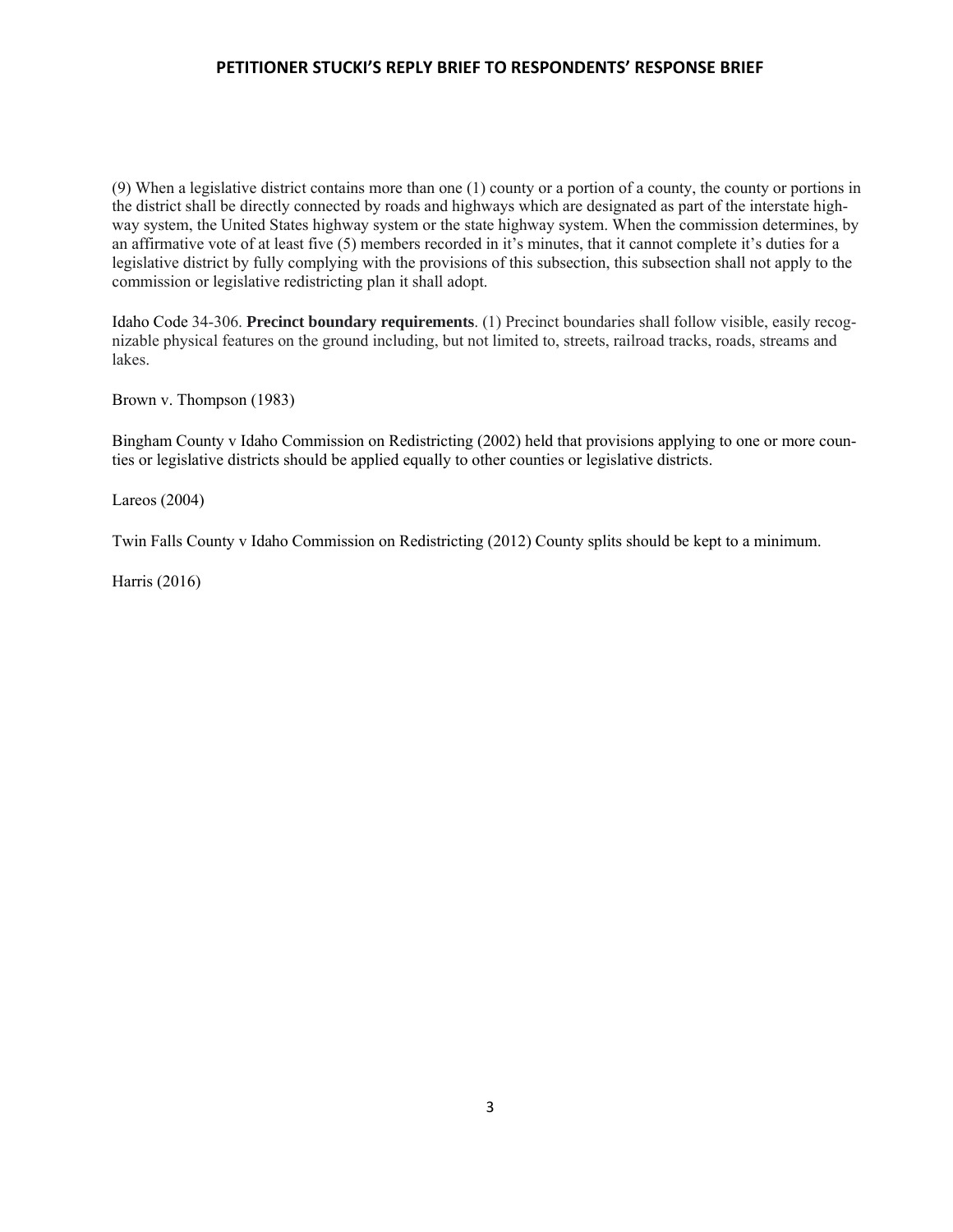### **INTRODUCTION**

Responder's attempts to minimize the efforts and involvement in the redistricting process are not born out in their emphasis on the number of plans submitted by petitioner to the commission. Petitioner was involved from the very beginning as indicated by the timing of the first plan submitted even before the commission came out with their plan L01. Plan L011 was submitted on 3 September 2021 using as it's basis the plan currently in place. Petitioner is a senior citizen, several years retired, who although previously very involved in the political processes had never gotten involved directly in the redistricting process. Thus, this was a learning opportunity, L011 was a statewide redistricting effort which was followed by later plans which also involved statewide effort.

Petitioner requests an interpretation of the Idaho Constitution, Article III, Section 5, which reads "to the extent that it is reasonably determined by statute that counties must be divided . . . districts which comply with Constitution of the United States." Petitioner was accused of elevating state statutes above both the state and national constitutions. As the above quote indicates, the state statutes are the means of how the two Constitution's provisions are carried out. They have to work together. When does a compelling state interest as spelled out in Idaho Code,72-1506 have bearing?

Petitioner listened to many of the hearings held around the state, spending many hours doing so. Each time someone at the hearings mentioned things that could make improvements to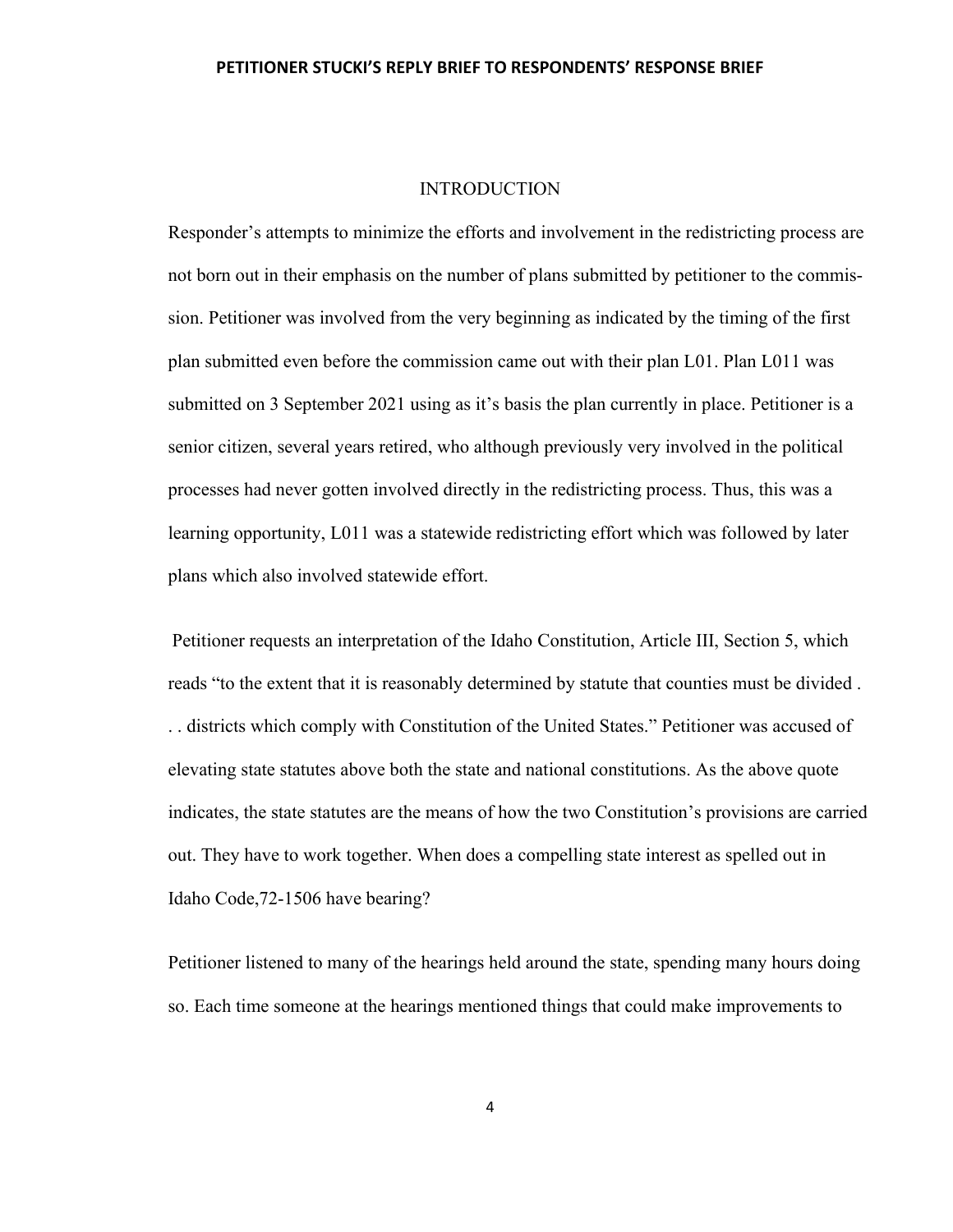plans, a new plan was drawn up and submitted. As technology was not available to allow listening live, several days would pass before the recordings could be downloaded. Why can't we have best case scenarios in drawing district lines while meeting constitutional mandates when it could constitute a compelling state interest?

### ARGUMENT

Voters in one county are just as important as those of any other county, Fourteenth Amendment. A voter in Bear Lake is just as important as a voter in Ada County and should have equal opportunity for representation. Much of the state is considered rural as is large portions of the two most populous counties in the state. When petitioner Stucki started this redistricting exercise, it was because three districts in the state had very unwieldly boundaries. Sandpoint in northern Idaho, Bonner County was connected to Riggins in Idaho County. Salmon in Lemhi County was in the same district as Emmett in Gem County. Malad in Oneida County was connected to Driggs in Teton County in a legislative district. Each of these districts involved large areas of low population.

When the Commission came out with Plan L01 they had, to a degree, solved problems for all three of these districts. Sandpoint was now connected to Boundary and most of Bonner County. Idaho County was not connected to Clearwater County. Salmon was not connected to Gem County and Malad and Teton county were no longer connected. Petitioner was accused of being focused on only two counties which were still connected in a district.

5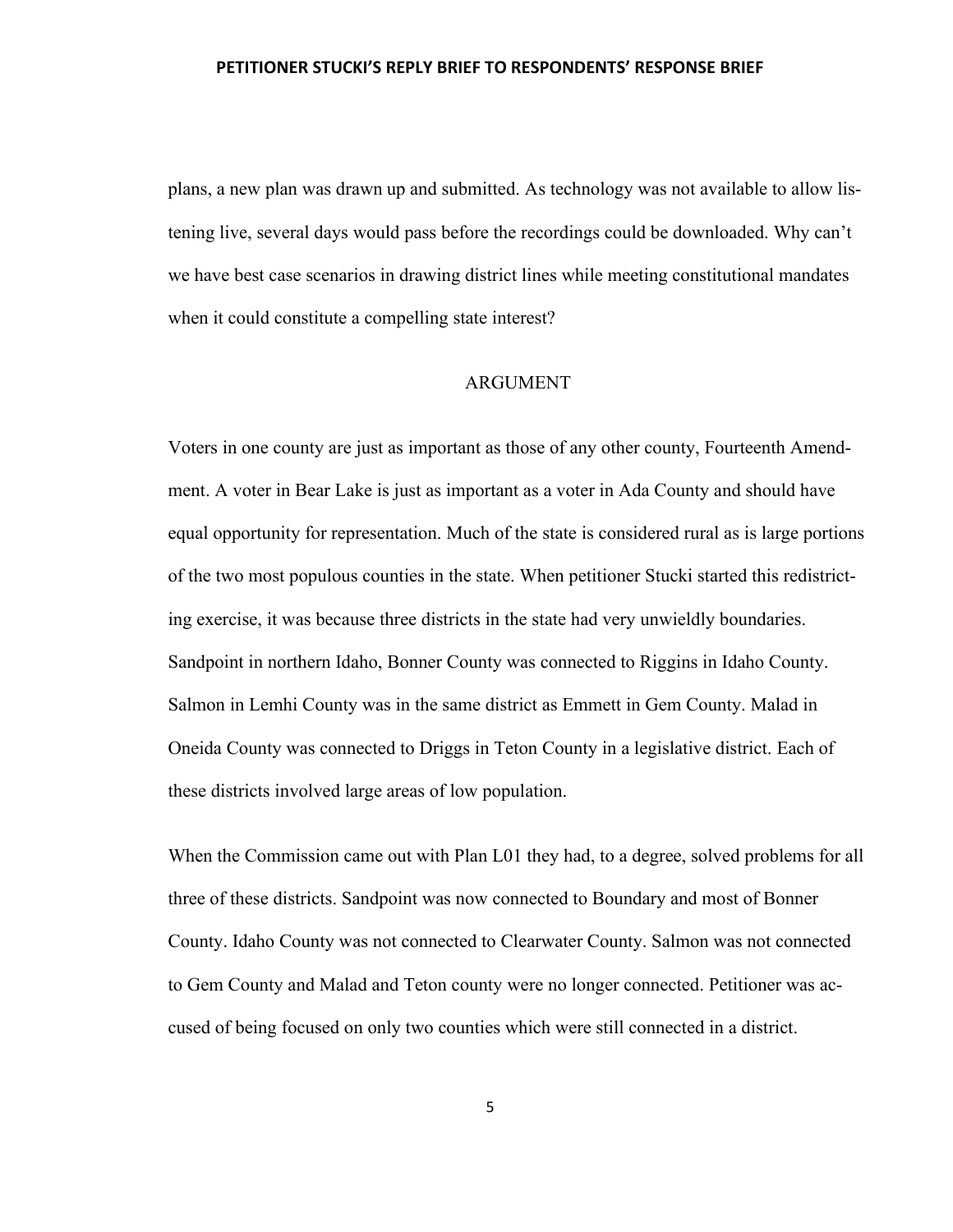Bannock County gives an example. Having one full district, number 29, in the City of Pocatello, what do they do with the additional Bannock County residents? To balance the number of voters in the district to the east 4,553 were moved from Bannock County and added to district 35, splitting the Marsh Valley area.<sup>1</sup> The balance of Bannock County's population and Franklin and Power Counties were included in district 28 to get the right amount of people for a district.

The provisions for counties and communities of interest or voting precincts both have "if possible" or "to the extent possible" attached to them whereas the oddly shaped and the highway provisions are stated without qualification.<sup>2</sup> Preserving voting precinct boundaries and communities of interest should be preserved (if possible). Southern Bannock County, Marsh Valley, is a community of interest which was split along with School District 21, Marsh Valley's school district was also split. $3$ 

There is a provision about oddly shaped districts. $4$  The districts in southeast Idaho look as though they could have been drawn to protect current Senators. District # 28 is an oddly

<sup>&</sup>lt;sup>1</sup> Final Report Appendix VIII, Political Subdivision splits Report.

 $2$  Idaho Code – 72-1506.

<sup>3</sup> Idaho Code – 72-15069(2, 7)

<sup>4</sup> Idaho Code – 72-1506(4)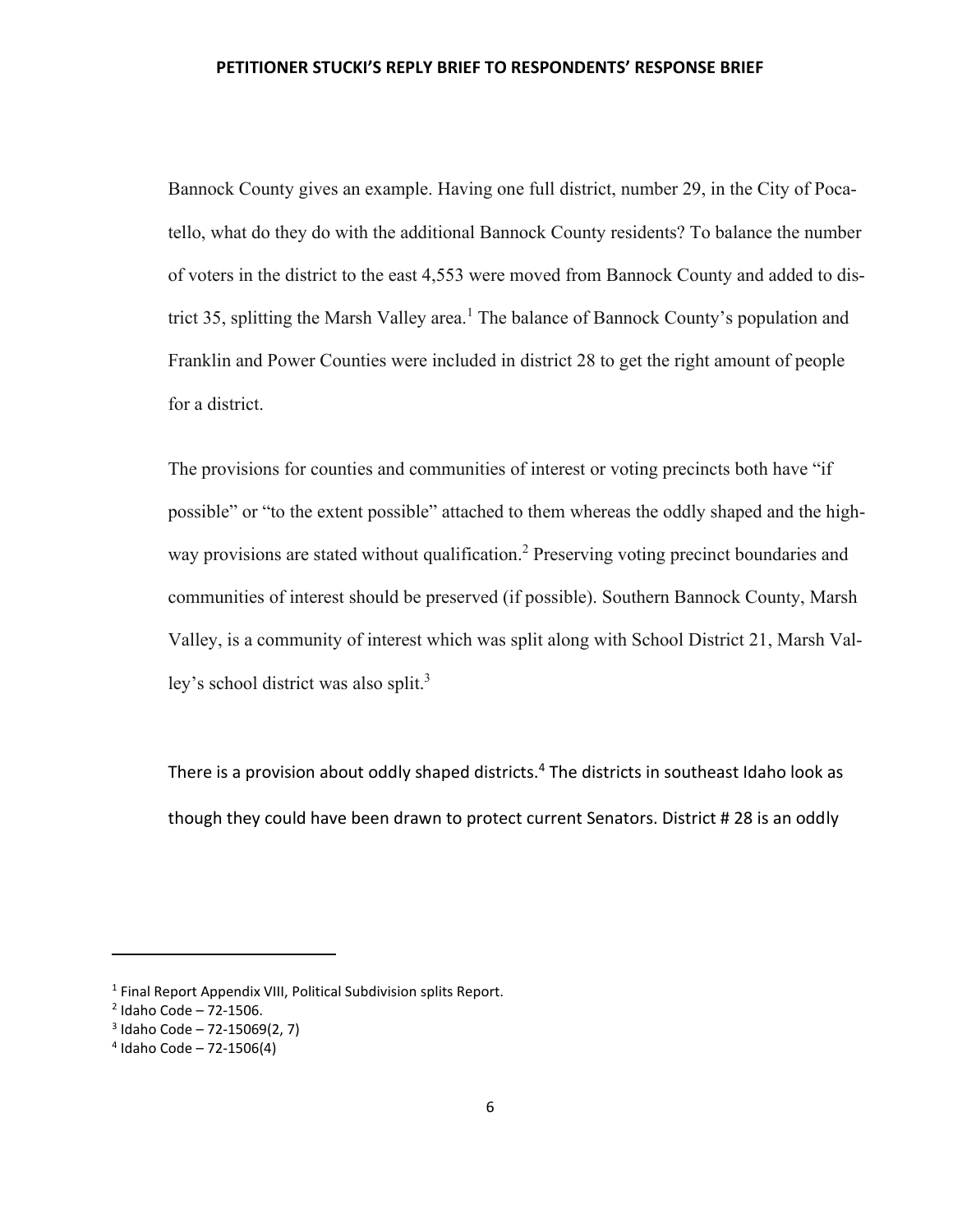shaped district. As you look at it on the map, you see Franklin County which adjoins southern Bannock County and includes Downey. Then it goes through low populated areas to the west, the split off portions of three precincts, and misses the cities of Arimo, McCammon, and Inkom. The district then skips most of Pocatello but includes Chubbuck and includes all of Power County to the west. The Marsh Valley area and school district is split in two. Districts 8 going from Glenn's Ferry in Elmore County to Mackey and Challis in Custer County and District 35, discussed later, are oddly shaped districts also. A newspaper columnist<sup>1</sup> stated that Bear Lake, Franklin, and Oneida counties, long linked together in one district, will now be linked to Driggs, American Falls, and Burley in separate districts.<sup>5</sup> The commission in their final report stated that public opinion at the hearings overwhelmingly favored keeping those three counties together, but that they were unable to find a way to do it.<sup>6</sup> Several options were presented, however, one that wasn't discussed was including Power County in district 27 with Cassia and Minidoka which gives a deviation of +3.0% whereas with Oneida it was -3.26%. Publicly submitted plans were dismissed as they split nine counties. The people and counties were not treated equally statewide. Hearings began in the Treasure Valley, moved to north Idaho, then to south central Idaho, and finished up in eastern Idaho.

<sup>&</sup>lt;sup>5</sup> Randy Stapilus, Idaho State Journal, Nov 21, 2021, pg. B-6

<sup>6</sup> Final Report 44 District 27. A.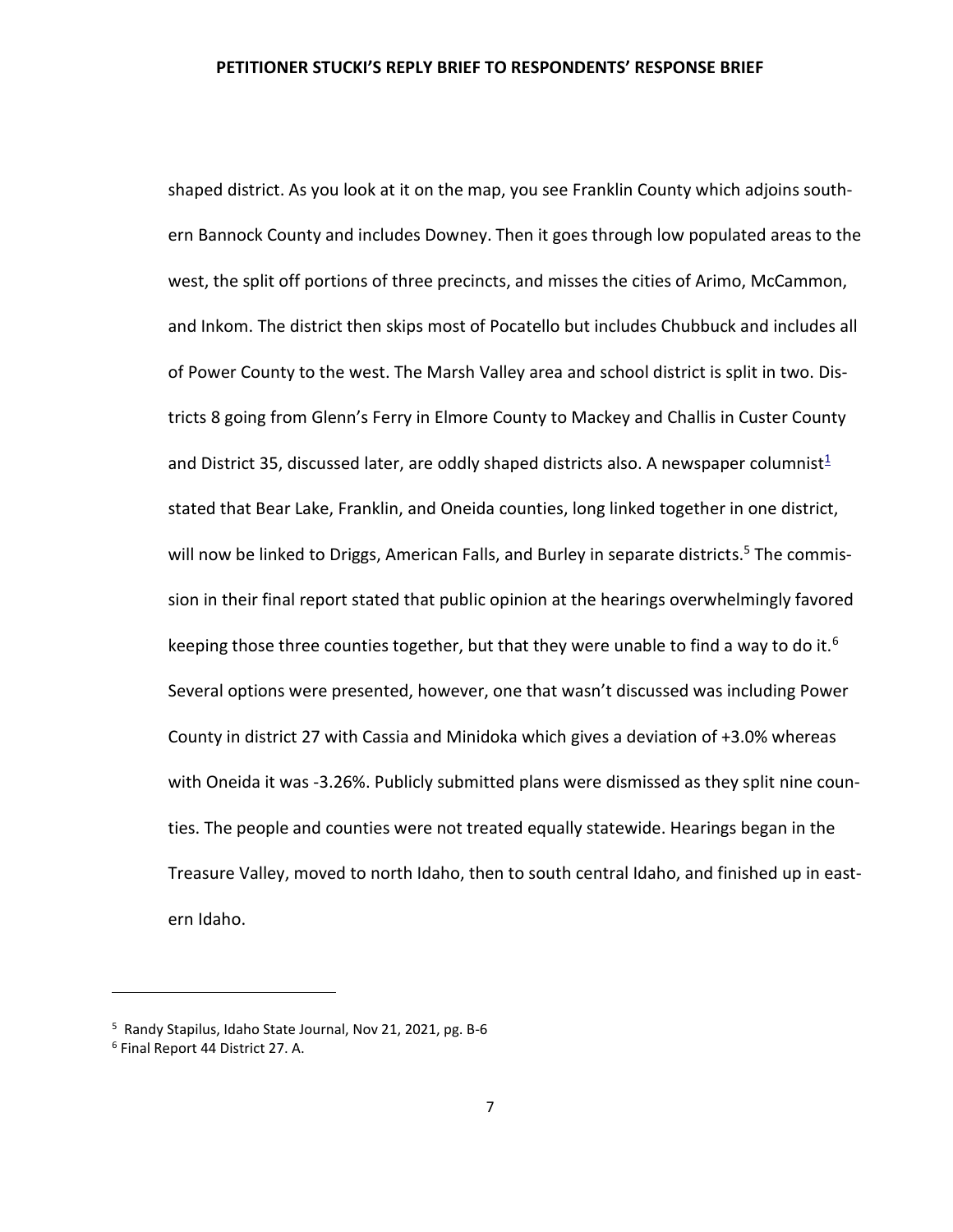Consider District  $35$ .<sup>7</sup> The very fact that this district is numbered last and #35 could be termed as, whatever is left over. It is a strangely concocted district including portions of two very populated counties that are not contiguous and two very distant counties along the eastern border of Idaho, Bear Lake and Teton counties. Considering that this plan splits a school district and a community of interest in Bannock County, this doesn't appear to be a maximum effort. The Commission stated in their final report that counties contiguous to Teton County had been given prior positions. Given the number of oddly shaped counties in Idaho, it was not even mentioned in the final report about oddly shaped districts even though I C 72- 1506(4) calls for it. Even though the commission vowed that 72-1506(8) had been followed for district 28, there was no explanation given as to the reason for moving the district boundary east to I-15. There, also, was no explanation given for splitting the four Bannock County precincts in the final report.

Respondents state that Stucki never gave testimony about the last plan submitted, L074, but instead testified about Plan L056. The last opportunity for oral testimony was October 12, 2021 and L074 was submitted on the 13<sup>th</sup>. The only change of L074 from L056 was the boundaries of District 29 changing to have 29 all within the city limits of Pocatello.

As stated in petitioner's brief, "The first concern of redistricting is equal protection as called for in the Fourteenth Amendment of the U. S. Constitution." That is the reason we redistrict

<sup>7</sup> Final Report 52. District 35.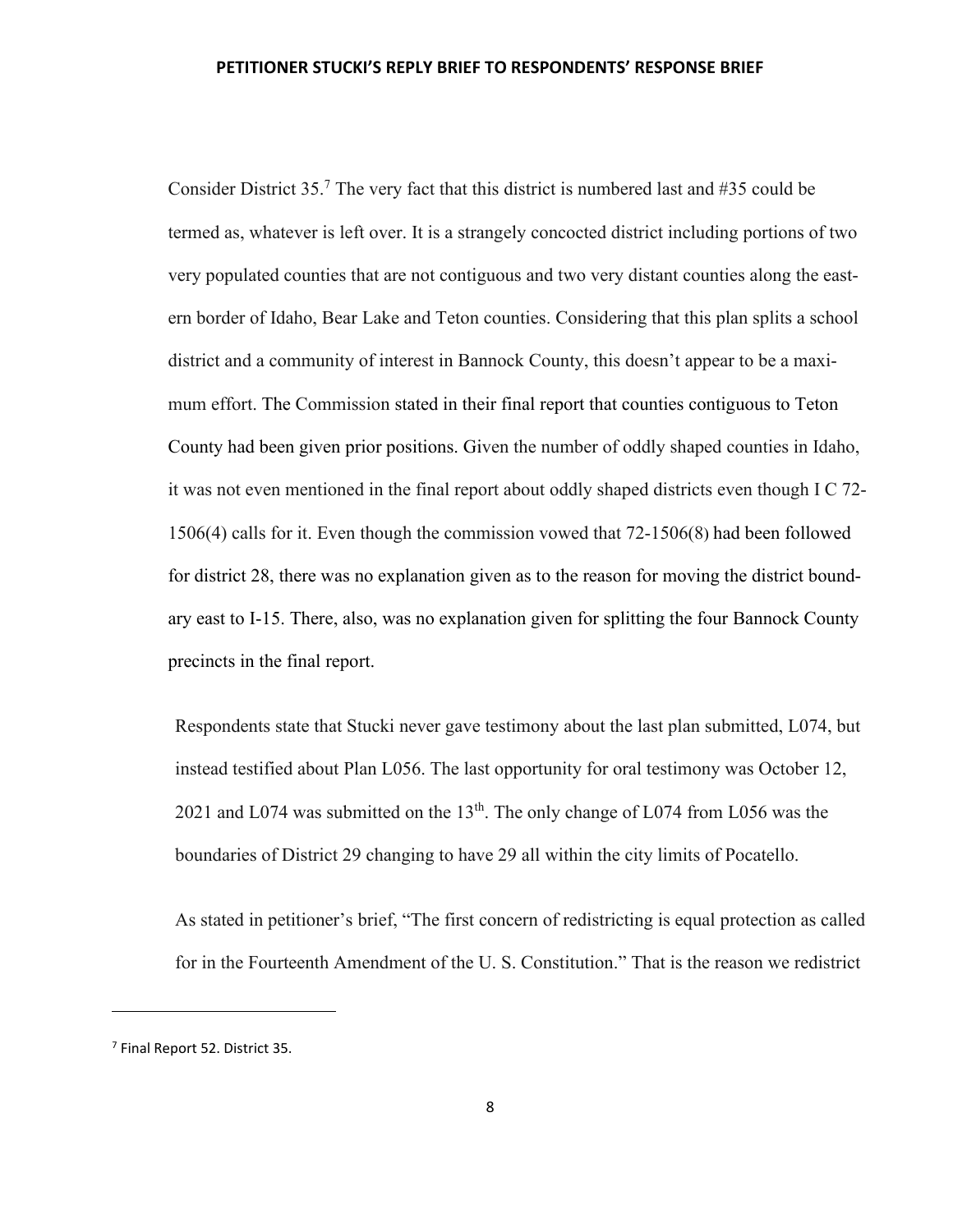and the goal of each redistricting plan submitted. Respondents state that districts are required to be as equal in population as practicable while allowing for some deviation to achieve a legitimate state consideration. *Twin Falls (2012).* Finally, the Plan must comply with Idaho's statutes to the extent that it is able given the constitutional requirements.

Respondents in their response indicate that Stucki overlooks the U.S. Constitution. That statement couldn't be farther than the actual facts are. How can any one overlook the Constitution, that is why redistricting is done? They stated that petitioner did not discuss deviations. As Plan L074 no longer displayed deviation numbers as the brief was prepared so he was unable to use those figures, but the proposed districts did have acceptable deviation numbers.

Respondent stated that Petitioner Durst in his Plan L084 disagreed with the placement of Custer County as in L074. L084 duplicated the current plan that Stucki found very unsatisfactory having Salmon in Lemhi County being represented by legislators from Emmitt in Gem County. It is Petitioner Stucki's opinion that petitioners Durst and Ada and Canyon Counties are being very short sited in their petitions in that they would potentially lose representation if they should win their petitions. Large areas of both Ada and Canyon counties are very rural and in L03 those areas have been combined with other neighboring counties that are also rural in nature. It is a very real possibility that Ada County could have representatives from Ada County be elected in 10 or 11 districts instead of just nine as they are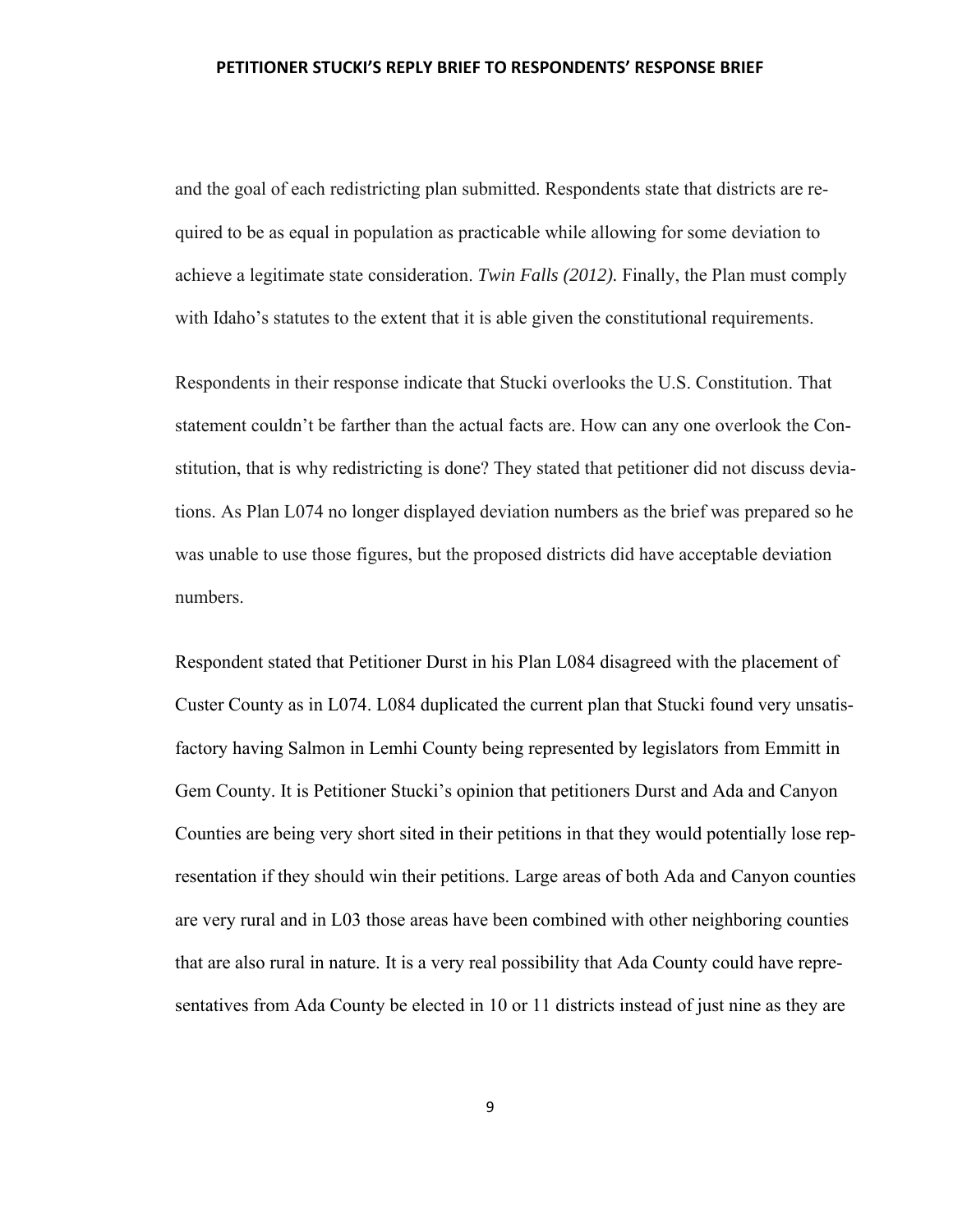proposing. Canyon County could also benefit from having not just three districts but four or five districts with representatives from Canyon County in those districts.

Stucki proposed in L074 for a district that combined the Fort Hall areas of Bingham and Bannock Counties into one district as requested in the hearing in Fort Hall by Chairman Boyer, he is requesting fewer counties be split. In the hearing in Couer d' Alene, Chief Alan stated that he liked having representation in more districts.<sup>8</sup> Stucki was happy that the two tribes joined in as Petitioners giving the Court another perspective to consider. The goal should be to have districts that represent the representation needs of the voters in that district whether they be from Fort Hall or Ada County or wherever they live in the state. This petitioner doesn't feel that L03 fully accomplishes that goal. Respondent should take a trip around the state as the Commissioners did to gain an outside of Ada County perspective.

## **CONCLUSION**

Petitioner requests an interpretation of the Idaho Constitution, Article III, Section 5, which reads "to the extent that it is reasonably determined by statute that counties must be divided . . . districts which comply with the Constitution of the United States." Idaho Code 72-1506 is the statute indicated by which the rules governing redistricting are spelled out. Two of the

<sup>&</sup>lt;sup>8</sup> Final Report Hearing recordings.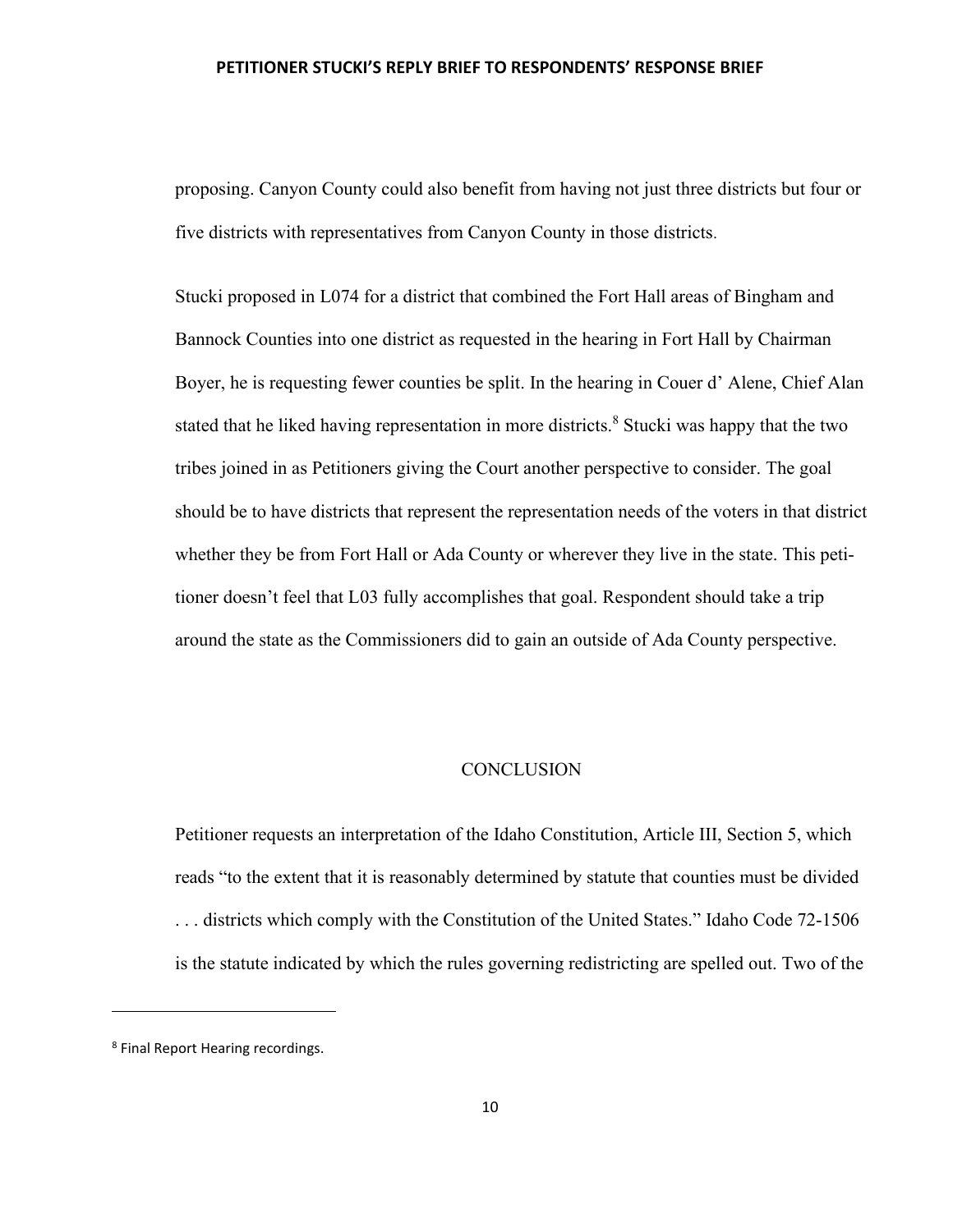provisions, 7 and 9, of the statute can be ignored if the commission votes that they cannot comply with them and do the task of redistricting. Two other provisions, 4 and 8, were either not addressed in their final report or a statement was given that no consideration to benefit incumbent legislators was employed in Plan L03. When do the other provisions of I C 72-1506, other than reducing the number of counties split, become of compelling state interest? The compelling state interest being giving voters in all parts of the state equal representation or protection under the law.

Dated this 30<sup>th</sup> day of December, 2021

Petitioner, a register voter

By /s/ Spencer E Stucki

Spencer E Stucki